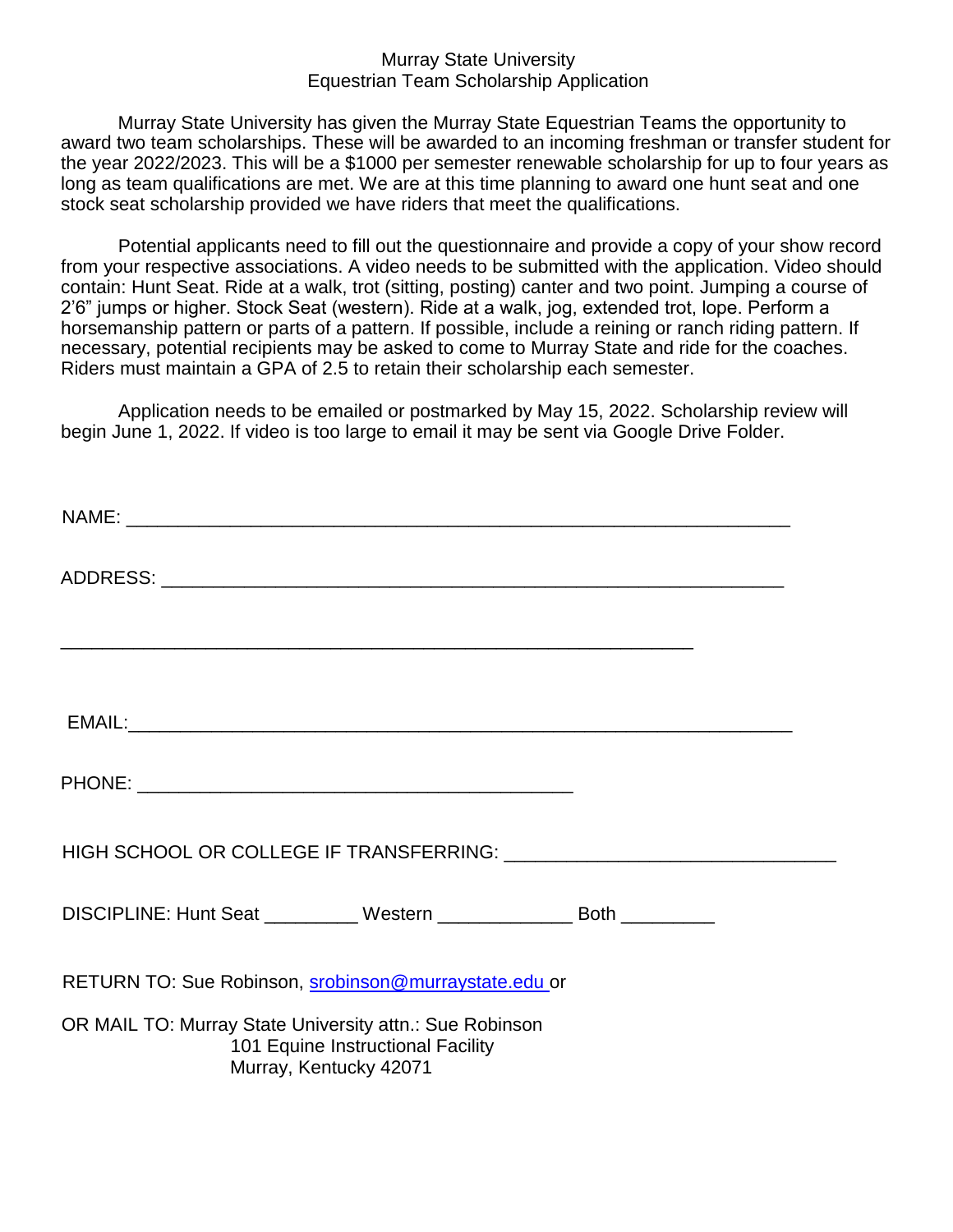**Rule I, 1308: The falsification of the membership or eligibility forms may be cause for immediate expulsion of the individual, coach, or college from the IHSA, or any other penalty assigned by the Regional Standards and Ethics Committee.**

**Please refer to the IHSA Rule Book for full descriptions of class requirements. This form indicates suggested placement, but the IHSA Rules always takes precedence in matters of placement.** *NOTE: Because of the YES/NO*  format of this form, the questions in each section are NOT INTENDED to always match the class description of *that same section. Rather, a "YES" answer in a section in many cases is affirmation of your being OVERqualified for the class description of the next lower class.*

# The **FIRST** division in which you answer "yes" will indicate initial rider placement

ALL OF THE FOLLOWING QUESTIONS MUST BE ANSWERED FOR BOTH HUNTER SEAT AND WESTERN DIVISIONS, EVEN IFYOU ARE ONLY COMPETING IN ONE DIVISION. **Please refer to Rule VIII, 8100-8202 and Rule IX 9100-9202 of IHSA Rules for exact class qualifications.** Note that there is no crossover rule – flat, fences, western are placed by this form independently of each other based on the rulebook. Limit fences riders must be originally placed at least in Limit flat level.

#### **Notes: (from IHSA Rule Book Rule 8101 and 9101)**

- ∙ Recognized competitions **for Hunter Seat riders** include any competition that is sanctioned by BOTH United States Equestrian Federation(USEF) and United States Hunter Jumper Association(USHJA); or by both USEF and the United States Eventing Association(USEA); or by both USEF and the United States Dressage Federation(USDF). Recognized competitions for Western riders include any competition that is sanctioned by the American Quarter Horse Association(AQHA); National Reining Horse Association(NRHA); American Paint Horse Association(APHA); National Reigned Cow Horse Association (NRCHA), National Snaffle Bit Association (NSBA), American Ranch Horse Association (ARHA) only in classes in which National point records are kept, and excluding AQHA, APHA, NSBA, ARHA Novice/Level 1/Green classes and below **AND NRHA Green Reiner classes**.
- ∙ RE: "instruction": any number of **mounted** lessons taken within a week (Monday-Sunday) constitutes a week of instruction.

∙ References to "hunter seat equitation classes" are any classes that are judged on hunter seat equitation specifically – NOT hunters or jumpers. ∙ For any association jumping class that is run within a height range, the maximum allowable height will be recognized for IHSA placement purposes ∙ References to "international competitions" are for riders who are entering the IHSA with only International experience will need to follow the corresponding fence heights and ribbons won from competitions that are recognized/sanctioned by that country's governing body.

- ∙ References to "academic year" for IHSA purposes means any two consecutive semesters.
- ∙ Open Flat and Fences Hunter Seat riders may not be placed lower than **Level I** Western Horsemanship.
- ∙ All class descriptions refer to the guidelines specified in Rule VIII 8100-8202 and Rule IX 9100-9202.
- ∙ Rule 1202B: Membership fees for both Hunter Seat and Combined memberships includes the fee to be an USHJA Collegiate member, a separate membership is not required**.**

### **Class 8 – Open Hunter Seat Equitation over Fences**

*Open riders over fences are those who have won more than 6 classes over fences 3'6" or higher in recognized competitions or placed in the Top Ten in the Maclay Finals or USEF Talent Search Finals.*

Have you won more than six blue ribbons in classes over fences 3'6" or higher in YES NO recognized competitions (refer to the above description of "recognized" competitions)?

Have you placed in the Top Ten in the Maclay Finals or USEF Talent Search Finals? YES NO Have you competed in an

NCEA Competition? YES NO

#### **Class 7 – Open Hunter Seat Equitation on the Flat**

*Open riders on the flat are those who have won more than 10 equitation classes on the flat in recognized competitions.*

Have you won more than 10 hunter seat equitation classes on the flat in YES NO recognized competitions?

Have you placed in the Top Ten in the Maclay Finals or USEF Talent Search Finals? YES NO Have you competed in an

NCEA Competition? YES NO

#### *Class 1***7 – Reining**

Reining riders must be classified as Open Horsemanship riders and have had 6 months of professional reining instruction within the past year. Are you eligible for Class 16Open Horsemanship? YES NO Have you had at least 6 months professional reining instruction

within the past year? YES NO

#### *Class 16* **- Open Western Horsemanship**

*Open Riders for class 16 are those who have placed in the top 5 of an AQHA/APHA/NRHA/NSBA World/Congress Championship, Derby or NRHA*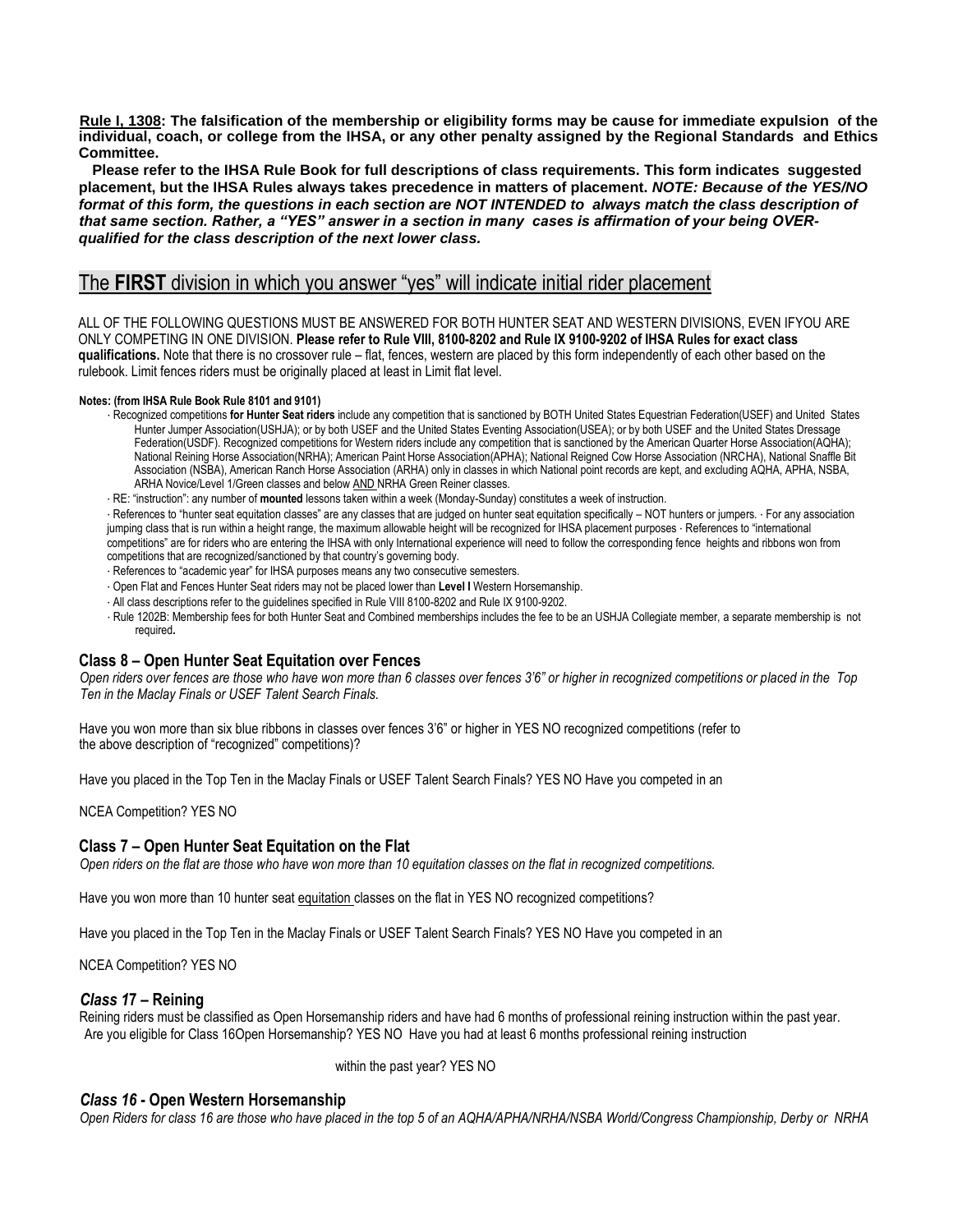*affiliate finals in a scored Western pattern class excluding roping, games, halter, showmanship or novice/LI/green classes. Open riders are those who have competed on an NCEA (National Collegiate Equestrian Association) team.*

Have you ever finished in the Top Five in an AQHA/APHA/NRHA/NSBA World/Congress Championship, Derby, or NRHA Affiliate finals in a scored Western pattern class, excluding roping, games, halter, showmanship, or novice/L1/green classes? YES NO Have you competed in an NCEA Competition? YES NO

## **Class 6 – Intermediate Hunter Seat Equitation over Fences**

*Intermediate riders over fences are those who have won no more than 6 classes over fences at 3'6" or higher in recognized competitions.*

Have you won more than a total of 6 blue ribbons in classes over fences 3', 3'3", 3'6" or higher in recognized competitions? YES NO

### **Class 5 – Intermediate Hunter Seat Equitation on the Flat**

*Intermediate riders on the flat are those who have won 6-10 equitation classes on the flat in recognized competitions.*

YES NO

Have you won more than 5 hunter seat equitation classes on the flat in recognized competitions?

Did you answer "YES" to any question in the "Class 8" section above? YES NO

### *Class 15***- Level II Ranch Riding**

*Level II Ranch Riding riders are only eligible for Level II Ranch Riding if they are eligible in Level II Horsemanship or Open Horsemanship and are not eligible in Open Reining. Open Horsemanship riders are eligible for Level II Ranch Riding if they do not qualify for Open Reining.*

Are you eligible for Class 14 – LevelII Horsemanship? YES NO Are You eligible for Class 16 – Open Horsemanship? YES NO

### *Class 14* **- Level II Western Horsemanship**

*Level II riders are those who have won more than 5 blue Western Horsemanship ribbons in classes of five or more riders in recognized competition; or competed at a high school equestrian National Finals in the highest level of Horsemanship or Reining on a random draw; Level II riders have finished in the Year end Top three in state affiliate of AQHA/APHA/NRHA/NRCHA/NSBA/ARHA association or any non gaited breed association in a scored Western pattern class excluding roping, games, halter, showmanship or novice/LI/green classes; or finished as a finalist (top 15) in a AQHA/APHA/NRHA/NRCHA and NSBA World/Congress championship excluding roping, games, halter, showmanship or novice/LI/green classes.*

Have you won more than 5 blue western horsemanship ribbons in recognized competitions YES NO in classes of five or more riders?

Have you competed at a high school equestrian National Finals in the highest level of YES NO Horsemanship, Ranch Riding or Reining on a randomdraw?

Have you finished in the Year end Top three in state affiliate of AQHA/APHA/NRHA/NRCHA/NSBA/ARHA association or any non-gaited breed association in a scored Western pattern class excluding roping, games, halter, showmanship or novice/LI/green classes? YES NO

Have you finished as a finalist (top 15) in a AQHA/APHA/NRHA/NRCHA and NSBA World/Congress championship excluding roping, games, halter, showmanship or novice/LI/green classes? YES NO

#### **NOTE: TO BE ELIGIBLE TO COMPETE IN IHSA LIMIT OVER FENCES DIVISION, YOU MUST HAVE AT LEAST SIX MONTHS CONTINUOUS AND PROFESSIONAL INSTRUCTION OVER FENCES WITHIN THE PAST YEAR.**

Have you had at least 6 months continuous professional instruction over fences within the past year? (Answer does not by itself place you into Limit.) Y

### **Class 4 – Limit Hunter Seat Equitation over Fences**

Limit riders over fences are those who have won no more than 6 classes over fences 3' or higher in recognized competitions. Have you

competed over fences higher than 3' in ANY competition, recognized or not? YES NO Have you competed in a "recognized"